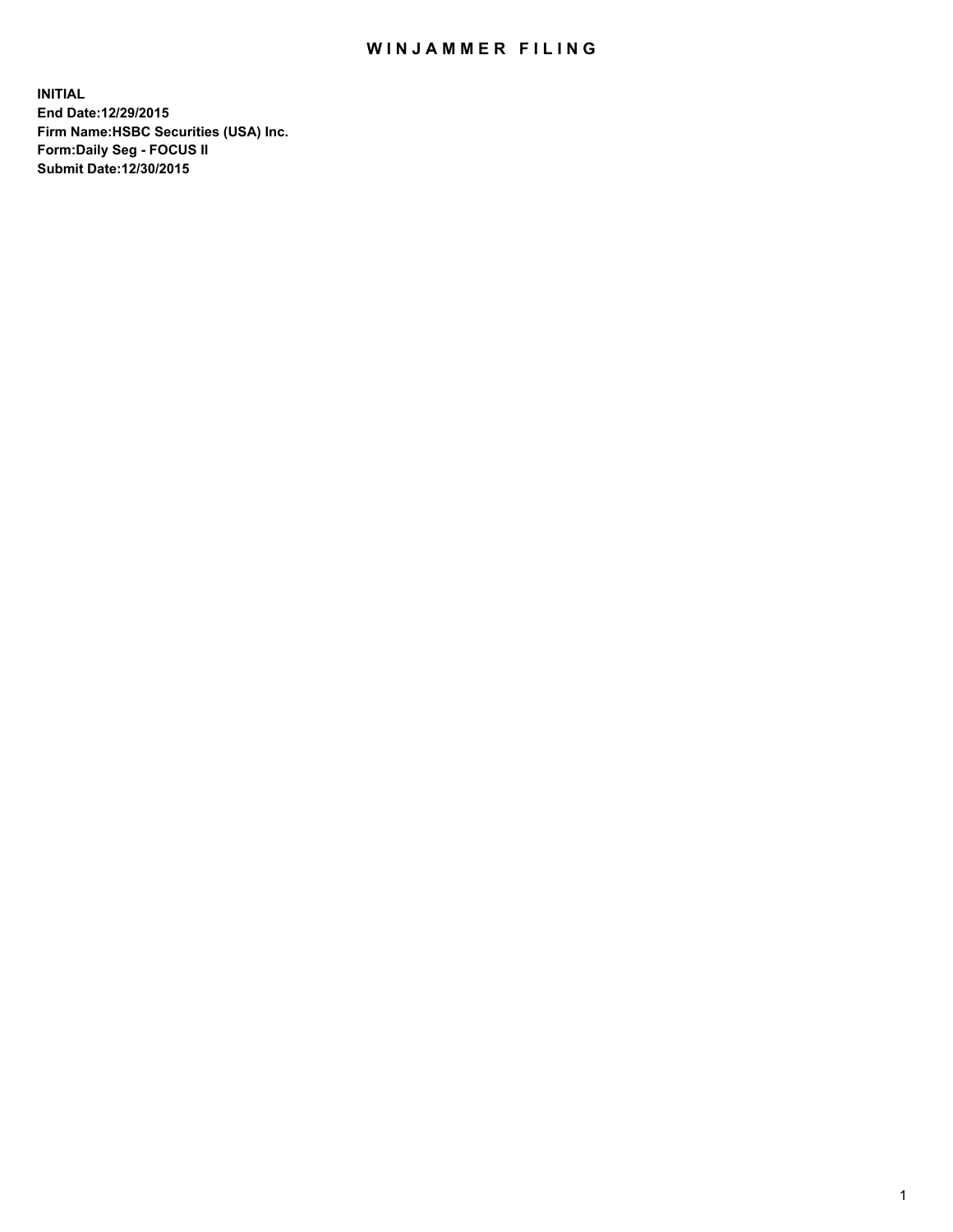#### **INITIAL End Date:12/29/2015 Firm Name:HSBC Securities (USA) Inc. Form:Daily Seg - FOCUS II Submit Date:12/30/2015 Daily Segregation - Cover Page**

| Name of Company<br><b>Contact Name</b><br><b>Contact Phone Number</b><br><b>Contact Email Address</b>                                                                                                                                                                                                                         | <b>HSBC Securities (USA) Inc.</b><br><b>Michael Vacca</b><br>212-525-7951<br>Michael.vacca@us.hsbc.com |
|-------------------------------------------------------------------------------------------------------------------------------------------------------------------------------------------------------------------------------------------------------------------------------------------------------------------------------|--------------------------------------------------------------------------------------------------------|
| FCM's Customer Segregated Funds Residual Interest Target (choose one):<br>a. Minimum dollar amount: ; or<br>b. Minimum percentage of customer segregated funds required:%; or<br>c. Dollar amount range between: and; or<br>d. Percentage range of customer segregated funds required between:% and%.                         | 110,000,000<br><u>0</u><br><u>00</u><br>00                                                             |
| FCM's Customer Secured Amount Funds Residual Interest Target (choose one):<br>a. Minimum dollar amount: ; or<br>b. Minimum percentage of customer secured funds required:%; or<br>c. Dollar amount range between: and; or<br>d. Percentage range of customer secured funds required between: % and %.                         | 10,000,000<br><u>0</u><br><u>00</u><br>00                                                              |
| FCM's Cleared Swaps Customer Collateral Residual Interest Target (choose one):<br>a. Minimum dollar amount: ; or<br>b. Minimum percentage of cleared swaps customer collateral required:%; or<br>c. Dollar amount range between: and; or<br>d. Percentage range of cleared swaps customer collateral required between:% and%. | 90,000,000<br><u>0</u><br><u>00</u><br><u>00</u>                                                       |

Attach supporting documents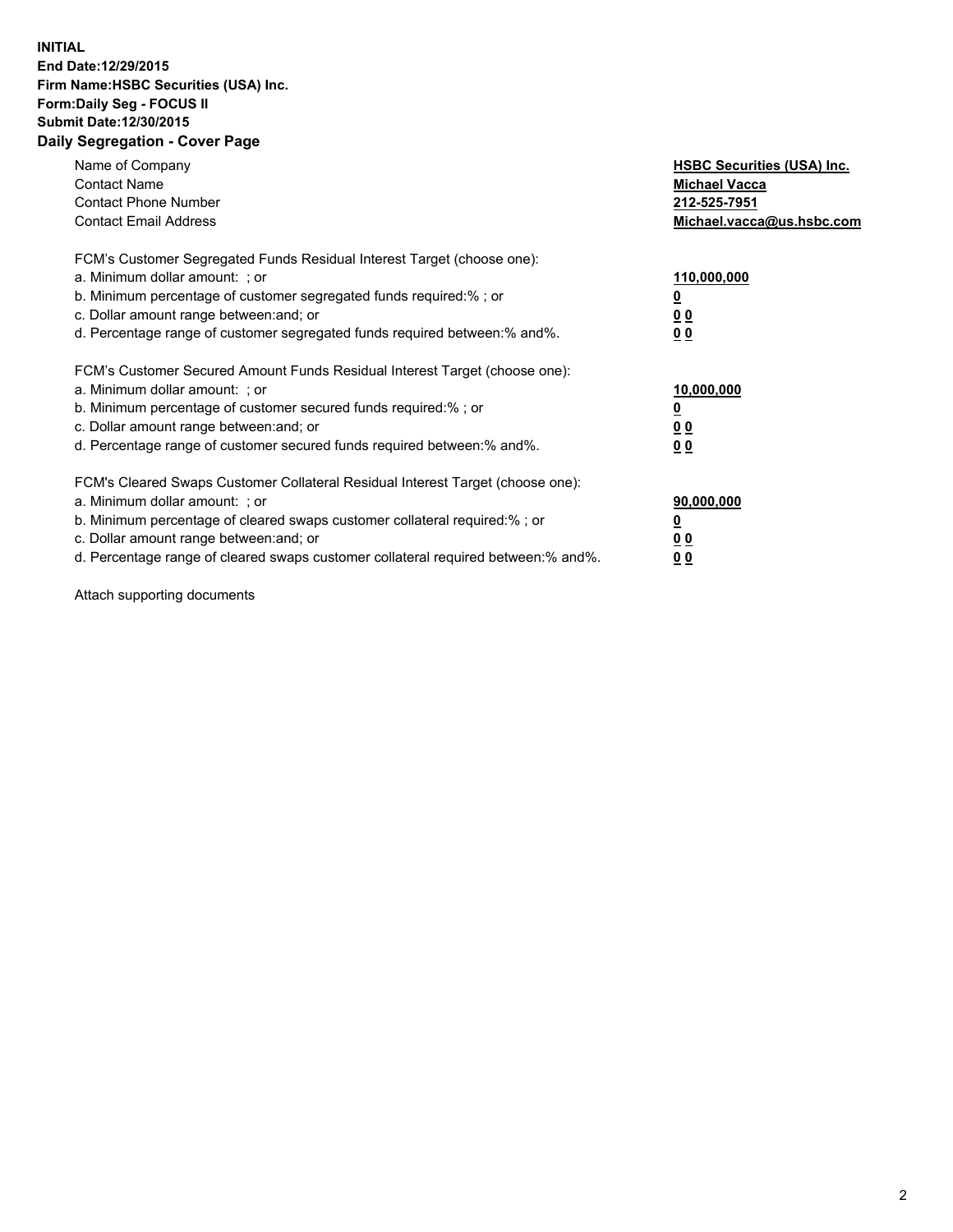**INITIAL End Date:12/29/2015 Firm Name:HSBC Securities (USA) Inc. Form:Daily Seg - FOCUS II Submit Date:12/30/2015**

## **Daily Segregation - Secured Amounts** Foreign Futures and Foreign Options Secured Amounts

Amount required to be set aside pursuant to law, rule or regulation of a foreign

government or a rule of a self-regulatory organization authorized thereunder

#### 1. Net ledger balance - Foreign Futures and Foreign Option Trading - All Customers A. Cash **37,714,998** [7315]

- B. Securities (at market) **132,838,103** [7317]
- 2. Net unrealized profit (loss) in open futures contracts traded on a foreign board of trade **-10,884,214** [7325]
- 3. Exchange traded options
	- a. Market value of open option contracts purchased on a foreign board of trade **0** [7335]
	- b. Market value of open contracts granted (sold) on a foreign board of trade **0** [7337]
- 4. Net equity (deficit) (add lines 1. 2. and 3.) **159,668,887** [7345]
- 5. Account liquidating to a deficit and account with a debit balances gross amount **11,266,228** [7351] Less: amount offset by customer owned securities **-11,266,228** [7352] **0** [7354]
- 6. Amount required to be set aside as the secured amount Net Liquidating Equity Method (add lines 4 and 5)
- 7. Greater of amount required to be set aside pursuant to foreign jurisdiction (above) or line 6.

### FUNDS DEPOSITED IN SEPARATE REGULATION 30.7 ACCOUNTS

- 1. Cash in banks
	- A. Banks located in the United States **28,686,520** [7500]
	- B. Other banks qualified under Regulation 30.7 **0** [7520] **28,686,520** [7530]
- 2. Securities
	- A. In safekeeping with banks located in the United States **91,099,090** [7540]
	- B. In safekeeping with other banks qualified under Regulation 30.7 **0** [7560] **91,099,090** [7570]
- 3. Equities with registered futures commission merchants
	-
	-
	- C. Unrealized gain (loss) on open futures contracts **0** [7600]
	- D. Value of long option contracts **0** [7610]
	- E. Value of short option contracts **0** [7615] **0** [7620]
- 4. Amounts held by clearing organizations of foreign boards of trade
	-
	-
	- C. Amount due to (from) clearing organization daily variation **0** [7660]
	- D. Value of long option contracts **0** [7670]
	- E. Value of short option contracts **0** [7675] **0** [7680]
- 5. Amounts held by members of foreign boards of trade
	-
	-
	- C. Unrealized gain (loss) on open futures contracts **-10,884,214** [7720]
	- D. Value of long option contracts **0** [7730]
	- E. Value of short option contracts **0** [7735] **108,749,991** [7740]
- 6. Amounts with other depositories designated by a foreign board of trade **0** [7760]
- 7. Segregated funds on hand **0** [7765]
- 8. Total funds in separate section 30.7 accounts **228,535,601** [7770]
- 9. Excess (deficiency) Set Aside for Secured Amount (subtract line 7 Secured Statement Page 1 from Line 8)
- 10. Management Target Amount for Excess funds in separate section 30.7 accounts **10,000,000** [7780]
- 11. Excess (deficiency) funds in separate 30.7 accounts over (under) Management Target **58,866,714** [7785]

**159,668,887** [7355] **159,668,887** [7360] A. Cash **0** [7580] B. Securities **0** [7590] A. Cash **0** [7640] B. Securities **0** [7650] A. Cash **77,895,192** [7700] B. Securities **41,739,013** [7710]

**68,866,714** [7380]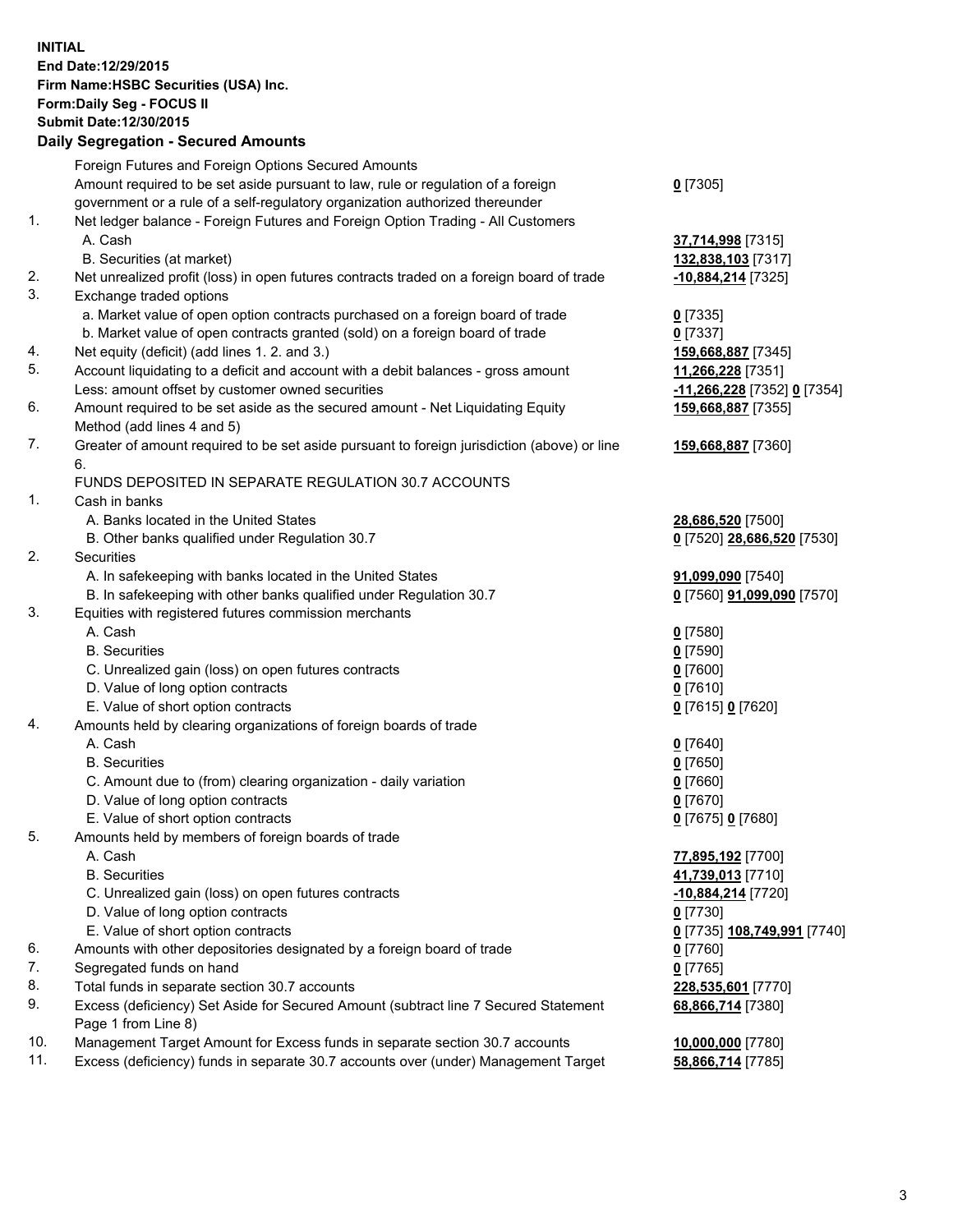**INITIAL End Date:12/29/2015 Firm Name:HSBC Securities (USA) Inc. Form:Daily Seg - FOCUS II Submit Date:12/30/2015 Daily Segregation - Segregation Statement** SEGREGATION REQUIREMENTS(Section 4d(2) of the CEAct) 1. Net ledger balance A. Cash **218,025,639** [7010] B. Securities (at market) **956,448,424** [7020] 2. Net unrealized profit (loss) in open futures contracts traded on a contract market **117,153,427** [7030] 3. Exchange traded options A. Add market value of open option contracts purchased on a contract market **111,307,134** [7032] B. Deduct market value of open option contracts granted (sold) on a contract market **-49,895,943** [7033] 4. Net equity (deficit) (add lines 1, 2 and 3) **1,353,038,681** [7040] 5. Accounts liquidating to a deficit and accounts with debit balances - gross amount **28,697,386** [7045] Less: amount offset by customer securities **-28,662,448** [7047] **34,938** [7050] 6. Amount required to be segregated (add lines 4 and 5) **1,353,073,619** [7060] FUNDS IN SEGREGATED ACCOUNTS 7. Deposited in segregated funds bank accounts A. Cash **180,819,273** [7070] B. Securities representing investments of customers' funds (at market) **0** [7080] C. Securities held for particular customers or option customers in lieu of cash (at market) **194,808,068** [7090] 8. Margins on deposit with derivatives clearing organizations of contract markets A. Cash **28,218,799** [7100] B. Securities representing investments of customers' funds (at market) **149,285,222** [7110] C. Securities held for particular customers or option customers in lieu of cash (at market) **761,640,356** [7120] 9. Net settlement from (to) derivatives clearing organizations of contract markets **15,876,428** [7130] 10. Exchange traded options A. Value of open long option contracts **111,307,134** [7132] B. Value of open short option contracts **-49,895,943** [7133] 11. Net equities with other FCMs A. Net liquidating equity **94,286,626** [7140] B. Securities representing investments of customers' funds (at market) **0** [7160] C. Securities held for particular customers or option customers in lieu of cash (at market) **0** [7170] 12. Segregated funds on hand **0** [7150] 13. Total amount in segregation (add lines 7 through 12) **1,486,345,963** [7180] 14. Excess (deficiency) funds in segregation (subtract line 6 from line 13) **133,272,344** [7190] 15. Management Target Amount for Excess funds in segregation **110,000,000** [7194] 16. Excess (deficiency) funds in segregation over (under) Management Target Amount **23,272,344** [7198]

Excess